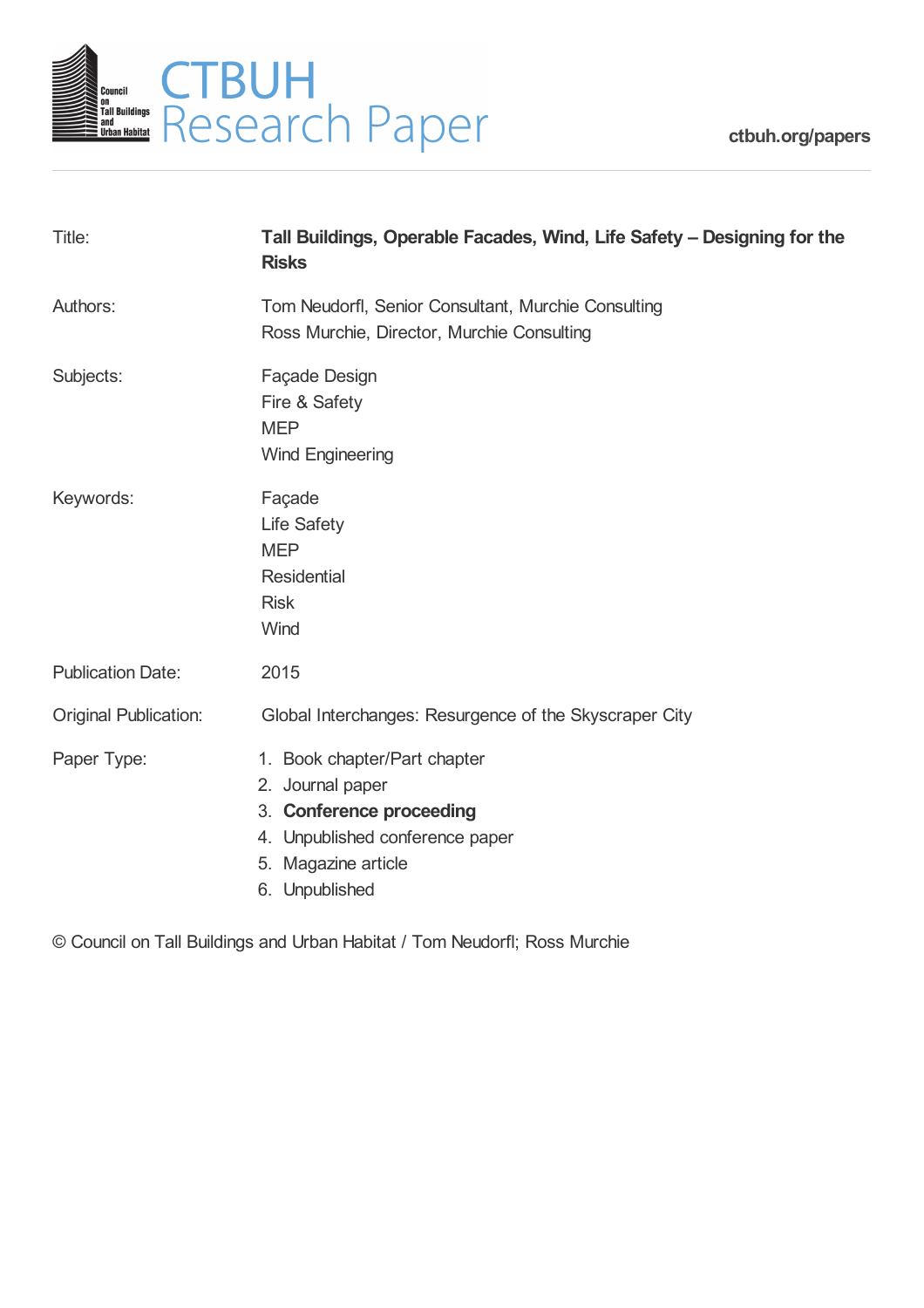# **Tall Buildings, Operable Facades, Wind, Life Safety – Designing for the Risks**



**Tom Neudorfl** Senior Consultant

Murchie Consulting, Melbourne, Australia

Tom has a Bachelor of Applied Science in Mechanical Engineering from the University of British Columbia. He is passionate about the engineering of built environment dynamics that affect how people feel - acoustics, vibration, wind and natural ventilation. He has provided advice on tall buildings including Burj Khalifa, Princess, Elite, and Marina Crown in Dubai, Landmark Abu Dhabi, Tower Melbourne, Lighthouse, Collins House, Avant, and Empire Melbourne. In a past role, Tom managed a boundary layer wind tunnel and a facade lab, and despite currently focusing primarily on acoustics, wind effects on operable facades remain a key area of interest.



**Ross Murchie** Director

Murchie Consulting, Melbourne, Australia

Ross has over 25 years' experience in MEP design consultancy on projects throughout Australia and Asia. As director of Murchie Consulting, he leads Australian thinking and innovation in the engineering of tall residential buildings, exploring integrated and highly value-engineered solutions to the emerging technical and economic challenges that these buildings face. His experience spans mechanical engineering, energy, vertical transportation, management of engineering projects, and management of large engineering teams. He has successfully delivered hundreds of major projects from master planning through construction in Australia, Indonesia and the Philippines.

# **Abstract**

*2015 records an unprecedented number of tall and super-tall buildings completed worldwide. Furthermore, residential buildings with operable facades form an increasing proportion of these tall buildings. There is an immediate need to better understand the risks of wind effects on tall buildings with operable facades – risks to safe evacuation, operation of lifts in emergency situations, effective operation of mechanical smoke management systems, and risks to the integrity of internal walls and other internal elements.* 

*These risks are presently not addressed in building codes, and they are typically underestimated in present standard design practice. Thus, it is imperative to either improve regulations or to redefine what is considered appropriate tall building design convention. In the meantime, designers must exercise their responsibility and judgment to ensure that designs remain fit-forpurpose under realistically occurring conditions. This paper explores a number of these risks, and proposes practical design approaches for mitigation.*

#### **Keywords: Façade, Life Safety, MEP, Residential, Risk, Wind**

#### **Tall Residential**

The year 2015 records an unprecedented number of 200+ meter buildings under design in Melbourne and a steadily increasing number of tall and super-tall buildings completed worldwide. More and more of these new buildings are residential, featuring operable ventilating façades. Whereas a building with a sealed façade isolates the interior from wind pressures, these buildings behave differently: the operable façade allows wind pressures to transmit into the interior, where they can adversely affect the operation and integrity of internal components and systems.

Around the world, building codes and standards define design criteria with which architects and engineers must comply. The assumption is that these codes and standards reasonably address major safety concerns, and that compliance therefore ensures a minimum acceptable level of building safety. Sometimes, however, codes and standards do not evolve as quickly as design trends do: the risks of wind effects on tall buildings with operable facades are presently not addressed by Australian codes, nor by a range of other codes internationally. Australian experience shows that they are also typically underestimated in present standard design practice. There is thus an immediate need for a profoundly new approach to the design of these buildings to ensure long-term safety and serviceability. The hope is that this thinking will redefine what is seen as adequate design convention for tall residential buildings, and that ultimately this will inform the improvement of regulations.

# **A New Breed of Building**

Historically, most high-rise buildings have been commercial office buildings. These typically have had a sealed façade, and they have been places for work – they served a relatively utilitarian function and their performance was judged on that basis. Tall and super-tall residential buildings with operable ventilating façades, however, are in effect a new breed of building – one in which perception of comfort, amenity, and personal connection to the space is a higher priority. Complaints are common. They include howling and creaking noises, wall and ceiling damage, vibrating and damaged door seals, poor ventilation and condensation, pressures that make the opening of doors difficult, lobby pressures that stop lifts from operating correctly, and damaged components of the façade.

Every building contains components and systems that are highly sensitive to pressure. For a sense of relative magnitude, Figure 1 plots the pressure differential limits for several internal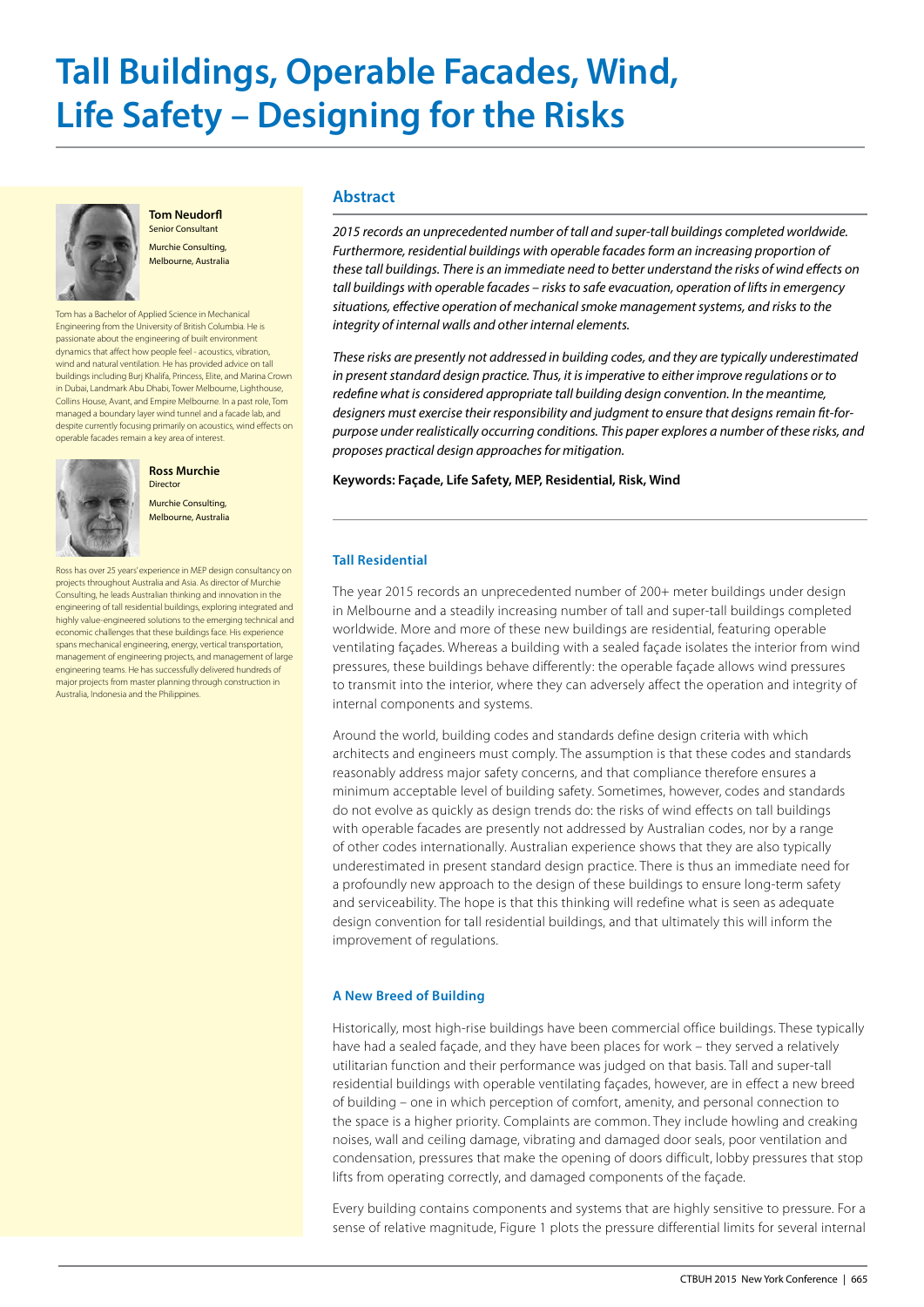

Figure 1. Comparison of internal pressure limits to peak gust wind pressures of varying return periods, showing the large difference in magnitude between internal requirements and external conditions (Source: Murchie Consulting)



Figure 2. 1000-year return period peak gust windward positive cladding pressures for average of six 200+ m buildings in Melbourne, showing relatively high pressures even at the lower levels of the building (Source: Murchie Consulting)

building elements as well as external pressures occurring with varying return periods. The internal limits are low, and the external pressures can be very high – a risky situation when the façade is open.

Disruption of amenity is not the only thing that can go wrong. Wind pressures also present a risk to safe emergency evacuation of a building because they can affect the operation of the mechanical smoke control and other life safety systems. Although such failures occur relatively infrequently, this is in part due to the low frequency of major fires. Failure is less likely, but consequences are far more severe. The abundant anecdotal experience of poor amenity in tall residential buildings demonstrates that wind pressures are a real problem. It follows that wind must be considered in the responsible design of all potentially affected building systems.

#### **Wind and Building Interaction**

Wind speed increases with height above the ground, and it also fluctuates in time both as a result of changing climate conditions and, at a much higher frequency, as a result of turbulence in the urban boundary layer – wind gusts. The wind pressures on a building, in particular a tall building, vary accordingly, with positive pressures on the windward elevation, and negative pressures on the leeward and side elevations. These pressures also increase with height, with the mean component of wind speed resulting in a mean pressure and wind gusts resulting in pressure pulses. Figure 2 shows the variation with height of the 1000-year return period peak gust windward (positive) pressures for six 200+ m buildings currently under design or construction in Melbourne.

The data presented in Figure 2 demonstrates that relatively high pressures can occur even at the lower levels of a tall building. In this case,

the data indicates that approximately 20% of the way up the building, pressures already reach approximately 80% of the maximum occurring near the top.

In addition to the positive windward pressure shown in Figure 2, buildings are also subject to negative pressures on the leeward elevation, and to a lesser extent on the along-wind elevations. These negative pressures are typically of even greater magnitude than the positive pressures, and they are typically even more equally distributed across the façade surface. Figure 3 illustrates an example of windward and leeward pressure distributions on a building of approximately 220 m high.

The implication is that at any given height above the ground, façade pressures on a taller building will be greater than they would be for a shorter building. Thus, wind pressures need to be considered over essentially the full height of a tall building. In Australia, there is a prevailing approach to the design of tall buildings which assumes that the bottom part of the building will behave like a shorter building would, and that wind effects are only of relevance on upper levels. This is patently incorrect; the building must be considered as a whole.

#### **Internal Pressures**

In a sealed building, the large pressure difference between the windward and leeward faces manifests principally at the façade. While (unavoidable) leakage results in mild net negative pressurization of the building with respect to atmospheric pressure, relatively little differential pressure occurs across internal building components. Some internal differential pressures occur at zones connected to the outdoors, for



Figure 3. Example cladding pressure contours showing relatively high windward positive pressures even at lower levels and a uniform distribution of leeward negative pressures (Source: MEL Consultants)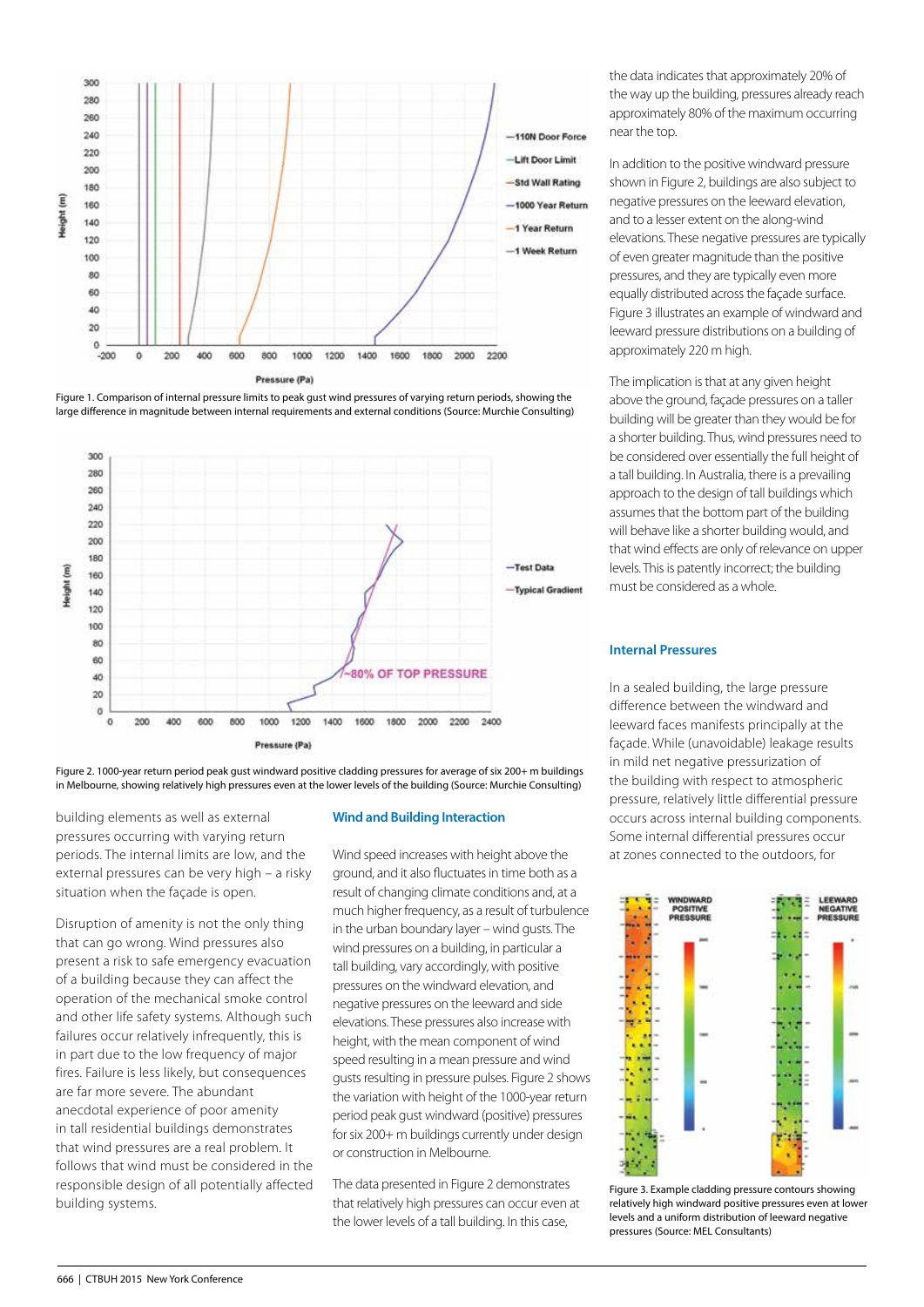instance shaft ventilation openings and mechanical system inlets and outlets, but such zones can be readily predicted and accounted for in the architectural and mechanical design.

On the other hand, openings in an operable façade, such as open windows or balcony doors, allow the wind pressures to transmit to the room within. An opening that transmits a substantial proportion of the pressure with little reduction is said to be a dominant opening. As the pressures are not necessarily accompanied by a flow, even windows and doors that are just cracked open a little can behave as dominant openings: they do not have to be open fully, a few millimeters is enough (Lamande, Xu & Bekele 2013). With the façade no longer providing isolation of the external pressures, the internal pressure equalizes to the external pressure, and suddenly the external pressures act against the partitions and building systems within the building interior.

The arbitrary location and distribution of façade openings at any given moment makes it very difficult to predict how the internal systems will be affected and presents a challenge to the design of mitigation measures. A couple of open windows in a single apartment might affect one or two internal walls, whereas a greater number of façade openings distributed across different faces and levels could result in large differential pressures throughout the building and flows through the building core that affect multiple building systems.

# **Building Elements at Risk**

For a meaningful discussion of risk on a tall ventilated residential building, it is first necessary to identify individual detrimental wind effects. These can be categorized based on severity of consequence – ranging from severe life safety to minor loss of amenity – and the corresponding probability of failure that together determine a tolerable level of risk. Such a classification is shown in Table 1. Building elements 1-3 are equally relevant to any tall building, including those with a sealed façade; building elements 4-6 are of greater concern on buildings with an operable facade. The table also indicates if there exist agreed-upon design criteria to set a tolerable risk threshold.

|                | <b>Building Element</b>                      | Consequence | <b>Tolerable Failure</b><br>Frequency | Design Criterion |
|----------------|----------------------------------------------|-------------|---------------------------------------|------------------|
| 1              | <b>Structural Integrity</b>                  | Severe      | Very Low                              | Yes              |
| $\overline{2}$ | Cladding Integrity                           | Severe      | Very Low                              | Yes              |
| 3              | Pedestrian Level Comfort                     | Moderate    | Medium                                | Yes              |
| 4              | Evacuation / Smoke<br><b>Control Systems</b> | Severe      | Low                                   | No               |
| 5              | <b>Internal Partition</b><br>Integrity       | Moderate    | Medium                                | $No*$            |
| 6              | Ventilation System<br>Operation              | Minor       | High                                  | No               |

Table 1. Categories of wind-related risks based on consequence and tolerable frequency of failure, showing an indication of those risks for which defined design criteria exist (Source: Murchie Consulting)

#### **Absence of Agreed-Upon Design Criteria**

As Table 1 shows, design criteria for windaffected building elements relevant to tall buildings with sealed facades are well established. In Australia, for example, structures and facades are designed to the 1000-year return period peak gust (AS/NZS 1170.2:2011), and pedestrian level winds are assessed against comfort and safety criteria corresponding to the weekly and annual maximum peak gusts, respectively (Melbourne 1978).

Conversely, no such design criteria exist for internal effects, which are primarily a concern in buildings with operable façades. At best, codes and standards mention the need to consider wind effects, but they do not provide any numerical criteria. Figure 4 shows a prominent example.

Similarly, from the UAE Fire and Life Safety Code of Practice (2011, p. 526) – Chapter 10, Clause 25.2:

*The smoke zone exhaust shall discharge to the outside of the building. Design of the smoke zone exhaust system shall include an engineering analysis of the stack and wind effects.*

Even such code requirements, where they apply, beg the question. How should the wind be "considered"? What should the "engineering analysis" demonstrate?

Clearly, designing for code compliance alone is insufficient for a tall building. In Australia, additional analysis is not mandated by code or standards in any way, but even where regulatory requirements do exist, a suitable basis of design is missing.

On many development projects, the wind engineers provide wind tunnel test data only for the mandated structural aspects of the design, with results communicated to the structural and façade engineers. In the meantime, the mechanical engineers design the ventilation systems to overcome

International Building Code 2012 - Section 909.4.3 Wind Effect:

"The design [of smoke control systems] shall consider the adverse effects of wind."

Code commentary:

"Wind exerts a load upon a building. The loads are looked at as windward (positive pressure) and leeward (negative pressure). These pressures alter the operation of fans, thus altering the pressure differences and airflow direction in the building. There is not an easy solution to dealing with these effects. In fact, little research has been done in this area."

Figure 4. IBC 2012 Requirement for the consideration of wind effects on smoke control systems, along with the accompanying code commentary (Source: Elenberg Fraser Architects)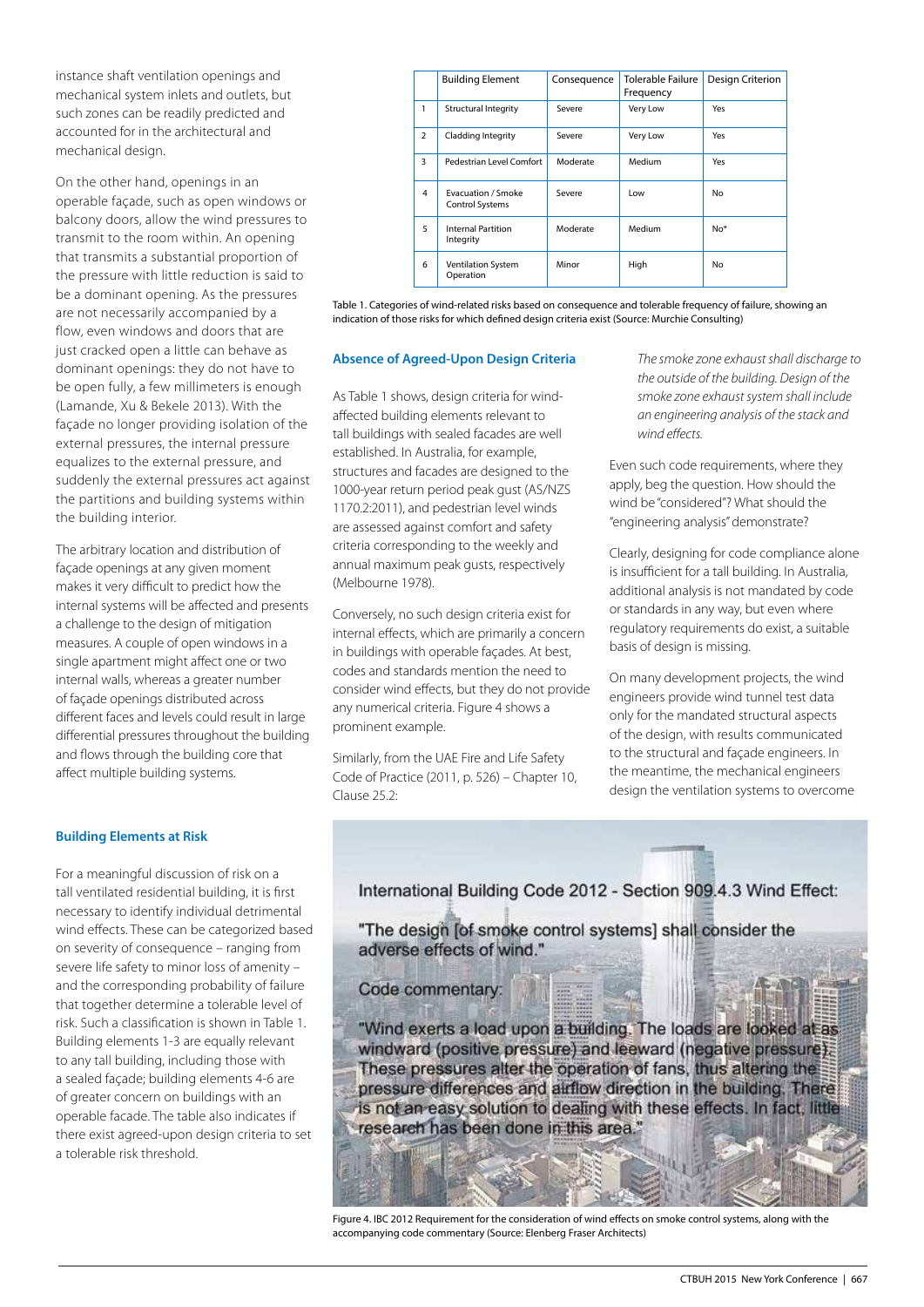

Figure 5. External pressures transmitted indoors and resulting in a differential pressure across an inter-tenancy partition (Source: Murchie Consulting)

system pressure losses, in accordance to relevant standards and guidelines. Given that system pressures are the essence of their work, the mechanical engineers are often best positioned on a project to also interpret and coordinate internal wind mitigation requirements. Unfortunately, they frequently lack a sufficient appreciation of the risks and the necessary understanding of wind engineering principles to do so. In short, there is a disconnection between who examines external wind pressures and internal system pressures, and thus how one influences the other.

System performance and sophistication of analysis has a significant cost, and a balance between risk mitigation and practical implementation is unavoidable. In a commercially competitive climate, the simple economics arising from an absence of agreed-upon design criteria – or worse, the complete absence of a mandate to undertake any analysis at all – mean that this question is likely to be allocated minimum resources. In short, there is little in place to ensure functional and safe buildings; system design is frequently arbitrary and left to chance, and value engineering allows for a small safety margin.

#### **Design from First Principles**

In the absence of codified requirements, a responsible design calls for solutions engineered to meet expected functional requirements. The starting point for an internal wind pressure analysis must be the

| <b>Building Element</b>                             | <b>Pressure Limits</b>   | Reference                 |
|-----------------------------------------------------|--------------------------|---------------------------|
| <b>Fire Stair Doors</b>                             | 110 N (Approx.<br>50 Pa) | AS 1668.2                 |
| <b>Lift Doors (Critical</b><br>for Lift Evacuation) | 100 Pa                   | <b>Lift Manufacturers</b> |

Table 2. Pressure limits, as defined in Australia, at which the functional failure of building elements could occur (Source: Murchie Consulting)

| <b>Building Element</b>         | <b>Typical Pressure</b> |
|---------------------------------|-------------------------|
| Stair Pressurization / Fan      | 300 Pa                  |
| Bathroom / Kitchen Fan          | 200 Pa                  |
| Standard Plasterboard Wall Type | 250 Pa                  |

Table 3. Typical design pressures of building systems (Source: Murchie Consulting)

pressure limits at which systems could fail to operate. In Australia, however, even these limits are specified for only a limited subset of building elements, as listed in Table 2. For other aspects of the building, those for which pressure limits are not established, a logical starting point is the typical default design operating pressure or pressure rating (for a no-wind condition), as listed in Table 3.

The differentiation between Pressure Limits and Design Criteria for wind resistance is important here. Wind pressures fluctuate with time, and so it is necessary to specify the probability, calculated from the return period, that a pressure limit will be exceeded over a certain timeframe. Suitable probability depends, in conjunction with the consequence of the failure, on the tolerable level of risk.

#### **Analysis Example 1 - Internal Partitions**

Figure 1 showed the in-principle relative magnitudes of typical internal pressure limits and external wind pressures. The case of a single internal inter-tenancy wall separating a windward side apartment and a leeward-side apartment, as illustrated in Figure 5, serves as a useful example of how a default design rating may need to be upgraded based on probability of failure.

| Wall $\Delta P$ (Pa) | <b>Return Period</b><br>(days) | Probability<br>(over 1 year) |
|----------------------|--------------------------------|------------------------------|
| 250                  |                                | 100%                         |
| 500                  | 24                             | 100%                         |
| 1000                 | 730                            | 39%                          |

Table 4. Return periods at which various internal wall pressures will be exceeded in an example 60 storey building, and the corresponding probability of pressure exceedance over a 1-year period (Source: MEL Consultants)

Figure 6 compares the positive pressures on the windward side of the building for a range of return periods to the 250 Pa pressure rating of a standard plasterboard wall type.

By considering the leeward side negative pressure and appropriate pressure coefficients for dominant openings, it becomes possible to calculate the return period, and thus the probability that the internal wall will be subjected to a particular differential pressure. Example results of such a calculation for a 200 m building in Melbourne are shown in Table 4.

As proposed in Table 1, it seems reasonable to assume that internal wall failure has less severe consequences than failure of the structure or façade. This justifies the application of a lower return period (i.e. higher probability of failure) to the risk assessment. Further mitigation is achieved by the limited conditions under which failure can occur – in this case, for both the windward and leeward side windows to be open while pressures that exceed the wall rating occurred.

It is clear that a standard 250 Pa rated plasterboard wall is insufficient, however, in the absence of codified or agreed-upon design criteria, selection of an appropriate rating depends on project risk tolerance.



Figure 6. Windward positive peak gust cladding pressures of varying return periods compared to the 250 Pa pressure rating of a standard plasterboard wall type (Source: Murchie Consulting)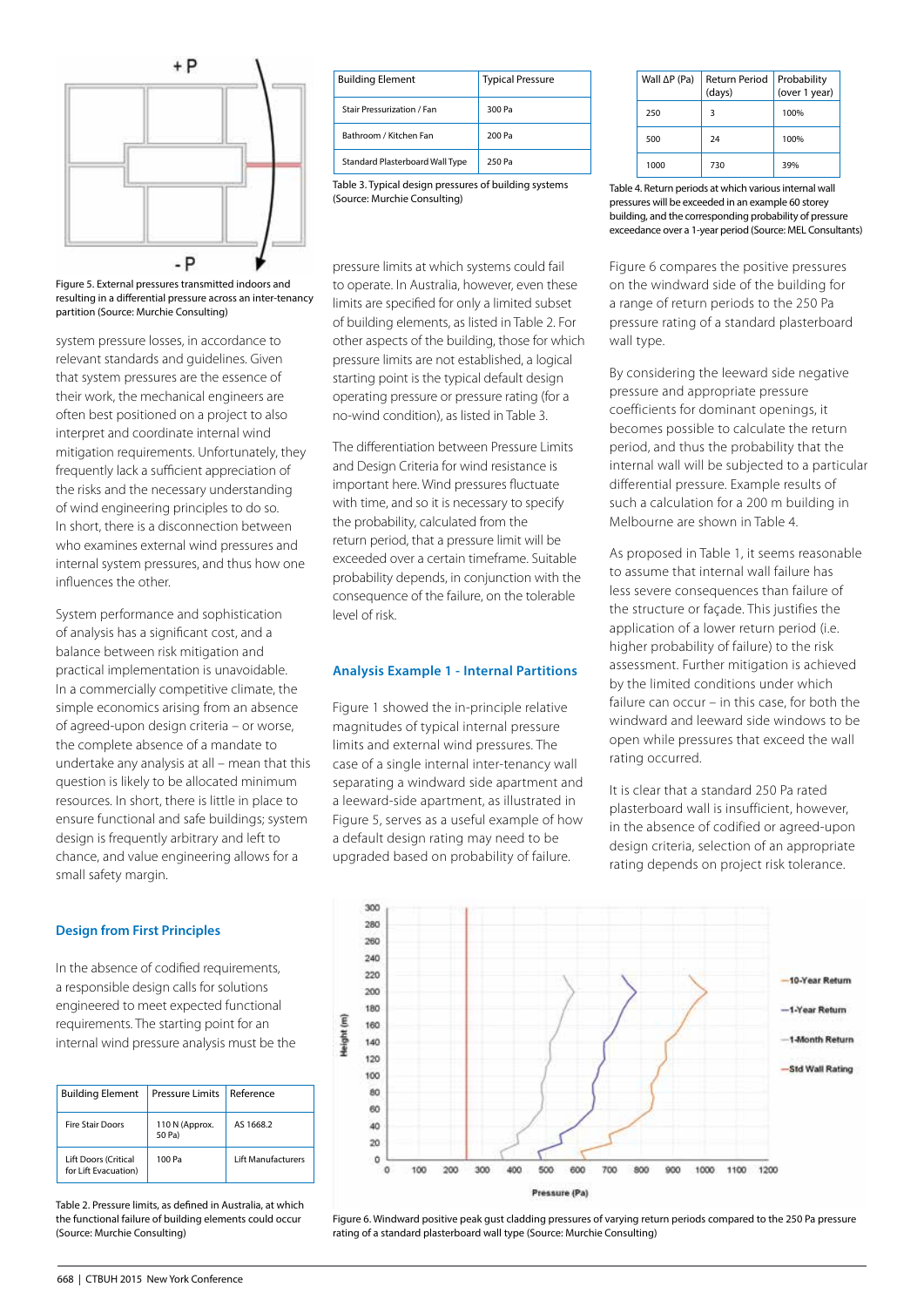

Figure 7. Windward positive hourly mean cladding pressures of varying return periods compared to the low pressure limits on evacuation path doors (Source: Murchie Consulting)

### **Analysis Example 2 - Stair Pressurization Fans**

A comparison of wind pressures to the pressure limits applicable for building life safety systems shows a similar result. As indicated in Figure 7, evacuation path doors (fire stair doors and lift doors) are subject to very tight pressure limits. The building stair pressurization and other smoke control systems must be finely controlled to ensure operation within these limits – no simple task given that even system losses are several multiples greater than the target pressures. Even under ideal circumstances with no wind, it is difficult in practice to achieve expected performance with such systems during a fire alarm condition (Lay 2013).

Stair pressurization systems operate continuously, and shafts inherently provide damping of pressure pulses. This means that, for these systems, it may be more appropriate to consider hourly mean wind pressures instead of the peak gust. Even so, as Figure 7 illustrates, wind pressures occurring with even relatively frequent return periods are considerably higher than the design differential pressures.

Depending on configuration, such as the location of air intakes and outlets, system fans may need to overcome the wind pressures shown (or perhaps even double these), all whilst attempting to maintain acceptable pressure differentials and flows across evacuation path doors (stair doors or lift doors). If the fans cannot adequately control internal conditions, these doors may be impossible to open. Worse, if sufficiently high wind pressures act against the fans, smoke could enter the fire stair.

It is clear that fan sizing for system pressure losses alone is insufficient if the system is exposed to differential wind pressures. In the absence of codified or agreed-upon design criteria, however, selection of an appropriate return period wind pressure to augment fan capacity depends on project risk tolerance. Fortunately, the façade pressure distribution data obtained by wind tunnel testing allows the simultaneous differential pressure between any two points on the façade to be determined, on any elevation, at any height, and for any wind direction. This information can help inform the optimized location of air intakes and outlets to avoid subjecting system fans to unnecessary wind pressures.

# **Emergency Evacuation**

Stair pressurization is a key system to enable safe evacuation during a fire. No tall residential building design would be complete without a comprehensive evacuation strategy, including evacuation modelling. This is particularly important as these new high-rise residential buildings are of a scale that fire brigades in many cities have not encountered before. Ideally, evacuation models should be benchmarked against known past evacuations in comparable buildings and cities to verify that the results realistically reflect the challenges of evacuating a tall building via a narrow congested stair.

In Australia, the inclusion of lifts as an inherent part of the evacuation strategy has only recently become the norm. Where previously the sole priority was to maintain appropriately pressurized conditions in the stair, this evolution introduces the need to maintain acceptable conditions in a portion of the apartment corridor as well. Openings

in the façade, however, whether on the windward side, leeward side or both, result in a wide and unpredictable range of potential corridor pressure conditions and flow paths. In tall ventilated residential buildings with lift evacuation, the only practical solution is often to consider the introduction of smoke lobbies, which isolate and protect the zone around lifts and stairs at each level.

# **Example Design Criteria**

The requirements and risk tolerance of individual projects vary. In the absence of code and regulatory requirements or agreed-upon design criteria, it is necessary for engineers to undertake a full and formal risk analysis and a comprehensive risk-based design for each building individually, considering conditions on a case-by-case basis.

Table 5 lists example return periods that can serve as a starting point for such an assessment. These have been achieved by systems that several Melbourne high-rise residential buildings have adopted with a view to manage wind risks in an economically feasible way. Are these probabilities of failure tolerable? Further formal risk analysis would be needed to determine this, but they nevertheless certainly represent an outcome significantly better than a default codecompliant design that ignores internal wind pressure effects.

# **Wind Mitigation Strategies for Safety**

With a threshold of tolerable risk and a corresponding wind return period established for each wind-affected building element, engineers must integrate wind mitigation measures into the various building components and systems.

In Australia, a number of high-rise buildings have been built in recent years for code compliance only, incorporating little at all in the way of internal wind pressure mitigation.

| <b>Building Element</b>                      | Return Period of Exceedance |
|----------------------------------------------|-----------------------------|
| Evacuation / Smoke<br><b>Control Systems</b> | 10-Year Hourly Mean         |
| <b>Internal Partition</b><br>Integrity       | 1-Year Peak Gust            |
| <b>Ventilation System</b><br>Operation       | 1-Month Hourly Mean         |

Table 5. Example return periods of pressure exceedance achieved by wind mitigation measures in several Melbourne tall buildings, potentially serving as a starting point for new agreed-upon design criteria (Source: Murchie Consulting)